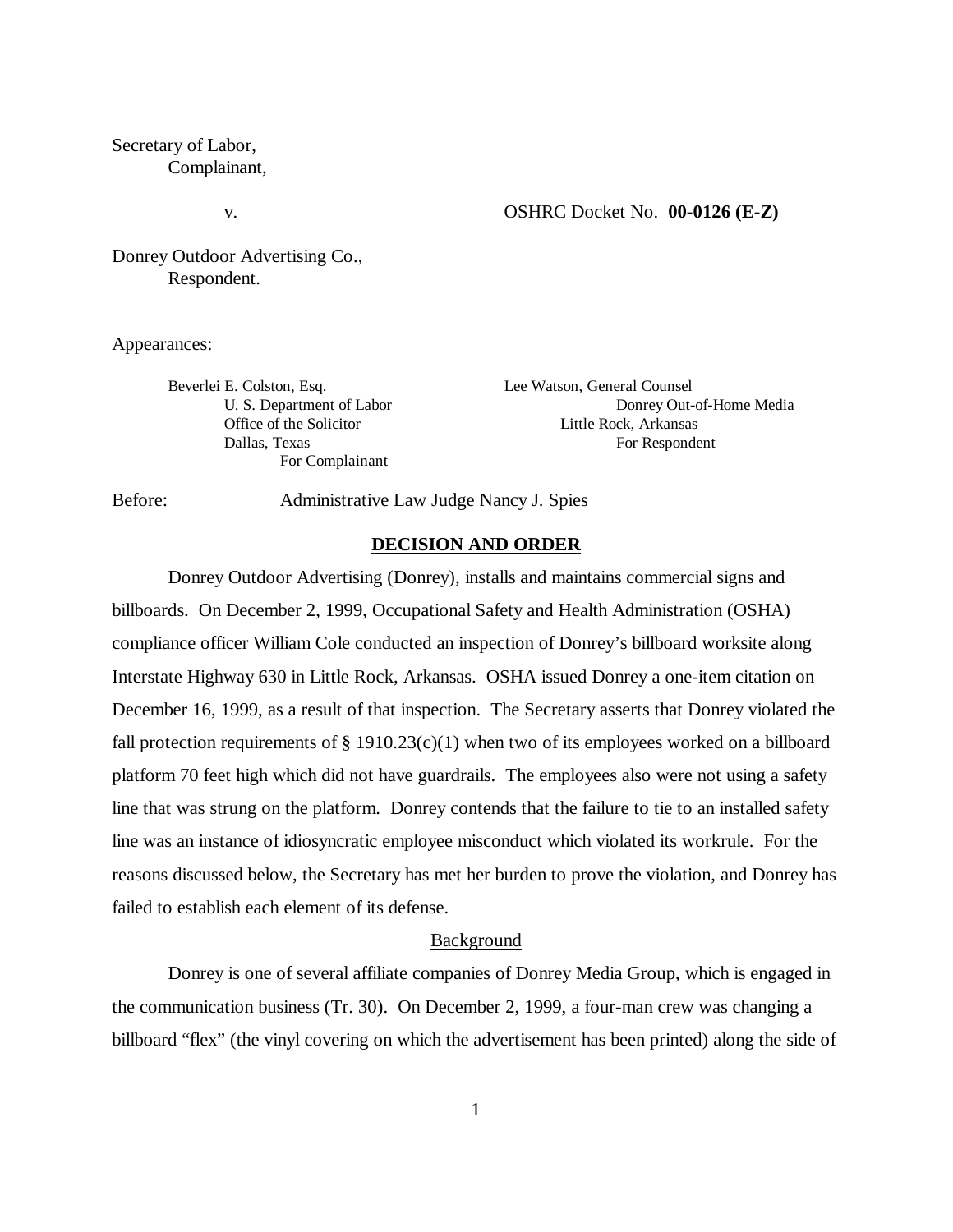the Interstate. The sign board was 14 feet by 48 feet (Tr. 48). It rested on a vertical support with an attached ladder. Donrey had previously installed permanent metal platforms at the upper and lower ends of the sign board.

To change the flex, Donrey's foreman and crane operator Stacey Harris boomed the new flex up to the lower work platform 70 feet above ground level. Harris then climbed the ladder and joined the other three crewmembers, who were already on the lower platform. Harris and crewmembers Chris "Wes" Moore, Michael Paley, and Lee Scott wore body harnesses. Harris directed Paley to follow him up to the top work platform. Moore and Scott remained on the lower platform to assist in changing out the flex (Tr. 51).

At about ankle level on the billboard's lower platform, Donrey strung a permanent horizontal cable ("lifeline" or "safety line"). Moore and Scott did not attach their lanyards to the lifeline (Tr. 96, 127, 129).

 As Cole and a fellow compliance officer Jeanne Sims drove along the Interstate, they observed the billboard work going on. They noted that the billboard platform was not equipped with guardrails and that employees did not appear to be tied off. After securing his supervisor's approval to conduct the inspection, Cole located the site and approached from a distance. At least 10 minutes elapsed during this process (Tr. 12-13, 24). While Cole could not see whether Harris and Paley were actually tied off on the upper level, he observed that Moore and Scott were moving on the platform and their lanyards were not attached to anything (Tr. 19). When Moore and Scott saw that they were being observed, they tied off their lanyards to the safety line (Tr. 112, 142).

### Discussion

The Secretary asserts that Donrey violated §1910.23(c)(1), which provides:

Every open-sided floor or platform 4 feet or more above adjacent floor or ground level shall be guarded by a standard railing (or the equivalent as specified in paragraph (e)(3) of this section) on all open sides except where there is entrance to a ramp, stairway, or fixed ladder.

It is the Secretary's burden to prove: (a) the applicability of the cited standard, (b) the employer's noncompliance with the standard's terms, (c) employees' access to the violative conditions, and (d) the employer's actual or constructive knowledge of the violation. *Atlantic*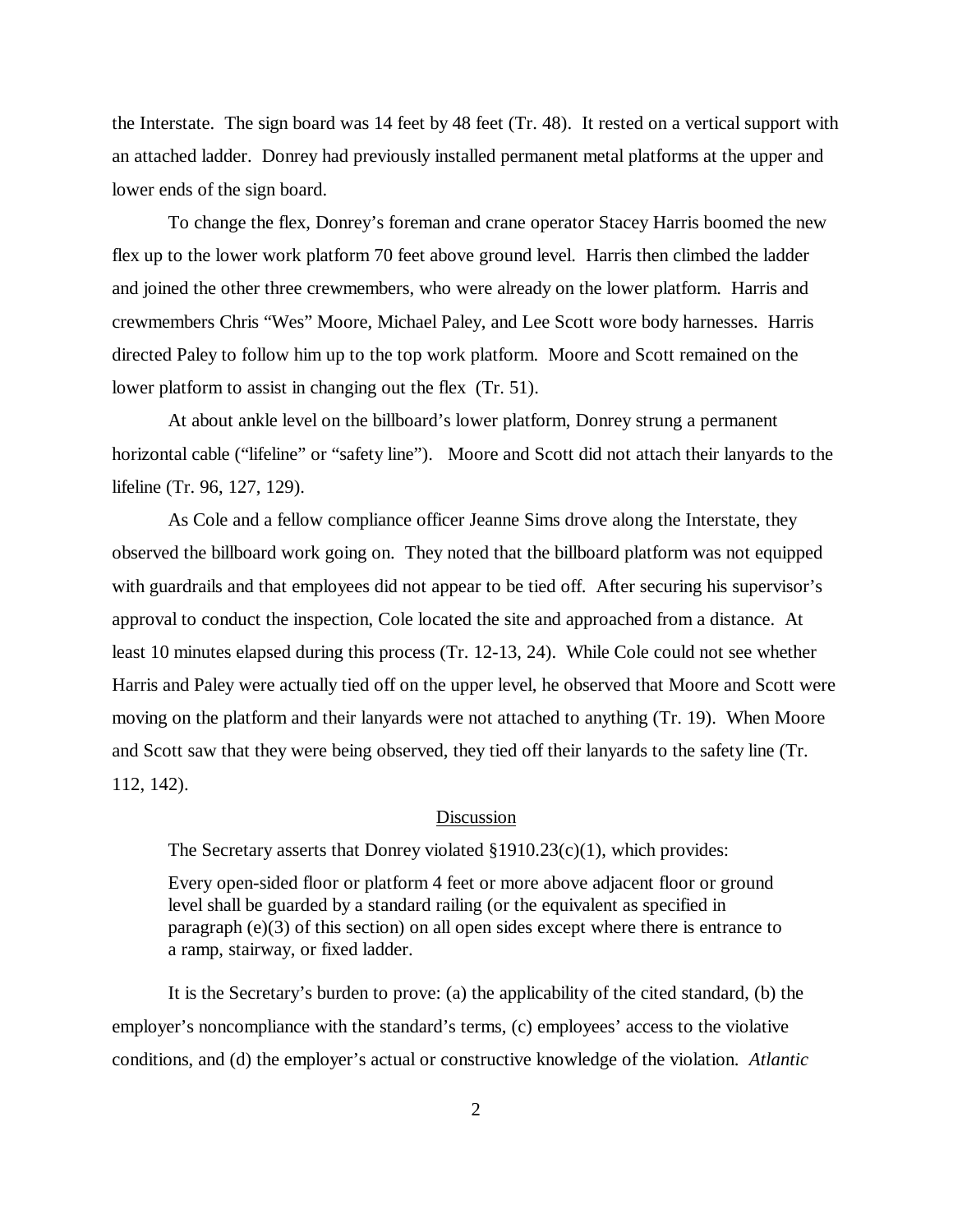*Battery Co.*, 16 BNA OSHC 2131, 2138 (No. 90-1741, 1994).

 The lower platform was 40 feet long and 5½ feet wide (Tr. 13). This work area constituted a "platform" within the meaning of  $\S 1921(a)(4)$ . The platform was designed to serve the crews who changed the face of the billboard on an approximate weekly basis and also those who performed "construction work" on the billboard structure itself (Tr. 80-81, 122-123). The standard applies to the cited conditions, and the terms of the standard were violated. Without fall protection, employees were exposed to a fall hazard of 70 feet while on the lower platform.

Donrey contends that the Secretary failed to establish the fourth element, *i.e.*, that Donrey had actual or constructive knowledge of the violation. As was customary, foreman Harris was the last man to climb to the lower platform (Tr. 51). Although Harris testified that be believed the men were initially tied off, Moore and Scott candidly admitted that at no time had they tied their lanyards to the safety line until they saw the OSHA inspectors watching them. Donrey relies on Harris's testimony that he did not actually see Scott and Moore untied. Yet, that testimony also shows that Harris knew at some point the two were not tied off (Tr. 61):

I really never observed [the men untied]. I told -- One of my guys yelled up to me and said that he kept getting yanked by the safety cable and that he needed to untie to roll the vinyl off onto the ground. And I kind of had my hands full. I guess that's when it happened, I mean, when they -- when they unhooked. But I never visually saw them unhook. I never saw them at all.

In any event, Harris, Moore, and Scott agreed that Harris could have seen that the men were untied as he stood next to them on the platform or looked down on them from the upper platform (Tr. 54, 118, 155). Even if "he probably wasn't paying attention" (Tr. 155), Harris had reason to know that Moore and Scott were without fall protection on December 2, 1999.

Donrey specifically delegated to Harris safety responsibility for the crew's continuing safety training and for safety enforcement (Tr. 169). The knowledge of a supervisor or foreman may be imputed to the employer. *See, e.g., Hamilton Fixture*, 16 BNA OSHC 1073, 1089 (No. 88-1720, 1993). It is appropriate to do so here.<sup>1</sup>

<sup>&</sup>lt;sup>1</sup> Imputation of knowledge can be rebutted upon a showing of factors discussed below under the employee misconduct defense, but it was not rebutted in this case.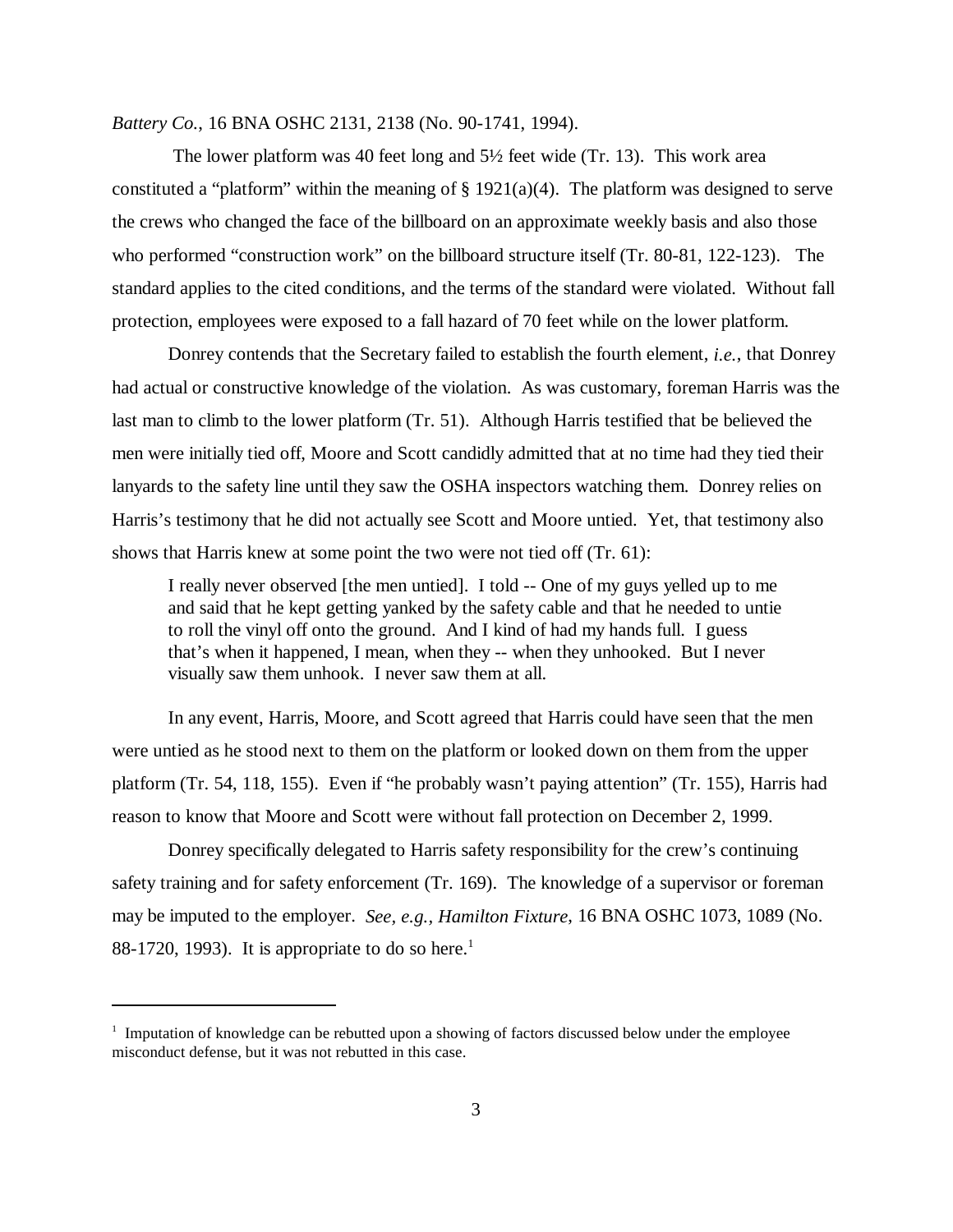A fall of 70 feet would most likely result in death. The Secretary has established the elements of a serious violation of § 1910.23(c)(1). Unless Donrey meets its burden of proving a defense, the violation must be affirmed.

### The Employee Misconduct Defense

Before addressing the employee misconduct defense, a threshold question of applicability is presented. Does the standard require positive employee action (*i.e.*, tying off) rather than employer action *(i.e.*, erecting guardrails)? The affirmative defense of employee misconduct is primarily geared toward violations over which employees have individual control. In addition, a workrule specific enough to meet an employee misconduct defense must be "designed to prevent the cited violation" or be its functional equivalent. *Gary Concrete Prods, Inc.*, 15 BNA OSHC 1051, 1056 (No. 86-1087, 1991); *Mosser Constr. Co.*, 15 BNA OSHC 1408, 1415 n.4 (No.89- 1027, 1991). Thus, if the only compliance allowed by the standard is erection of guardrails, the fact that employees were instructed to tie off would not necessarily be adequate.

In this case, the Secretary does not question that the use of a personal fall arrest system can be an acceptable alternate abatement of the fall hazard. Cole explained his understanding of OSHA's policy (Tr. 40):

It's been the policy of the agency, because there was not a specific personal fall [arrest] standard in general industry as there is in construction, that we would apply the same standard of protection that would be applied in construction. And in the construction standard, you are allowed to either use a guardrailing system or personal fall [arrest] system or, in some cases, safety nets to provide the same degree of protection. So the actual violation is for not having the railing system, as defined by the standard. But we would accept, as a suitable abatement method, an equally effective means of protection.

Neither party urges a different interpretation. Nor is this a case where a standard mandates a specific method of compliance for a particular industry. Therefore, the undersigned accepts that in these circumstances use of a personal fall arrest system constitutes abatement of the hazard addressed by  $\S$  1910.23(c)(1). The employee misconduct defense is analyzed with this in mind.

In order to negate a violation on the grounds of employee misconduct, the employer must show that: (l) it established work rules designed to prevent the specific violation from occurring; (2) the work rules were adequately communicated to employees; (3) the employer has taken steps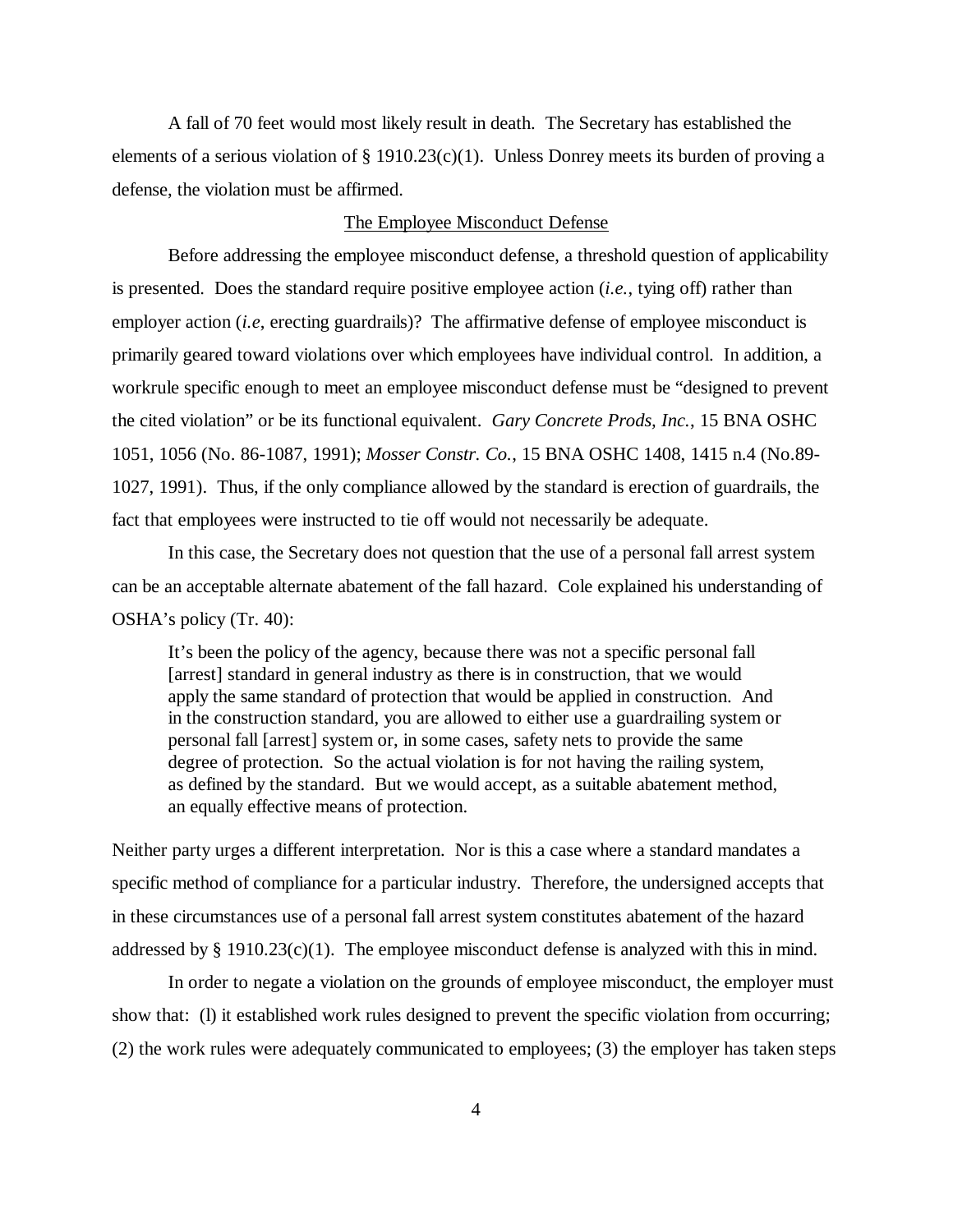to discover the violations; and (4) the employer has effectively enforced the rules when violations have been discovered. *E.g., Gary Concrete,* 15 BNA OSHC 1051, 1055 (No. 86-1087, 1991).

Donrey's safety instructions were presented to employees on the day of hire. They were given the safety manual (Exh. R-2), told to read it, and shown videos on that day (Tr. 157). Scott testified that he read the manual; Moore said that he did not read all of it (Tr. 110, 141). Donrey also had weekly safety meetings.

As stated, the crew foreman played a pivotal role in Donrey's plans for safety. The safety manual directed employees to follow the foreman's instructions on where to tie off (Exh. R-2, p.8):

Attachment points differ by type of structure and its construction. Your supervisor or operations manager will instruct you on where to hook up on your company's various structure inventory, but it will generally be on cables, stringers . . . .

The foreman was to assign individual jobs to employees, instruct employees on how to do their jobs, and make sure the job was safe. As foreman, Harris did not have any specific training on the use of fall protection for the crew, beyond what he received as a crewmember (Tr. 44-46).

The safety manual instructs employees to wear safety harnesses with lanyards when engaged in high work (anything over 4 feet), but it does not stress the importance of remaining tied-off while on the work platform (Exh. R- 2). It is doubtful whether Harris himself understood that the crew needed to be tied off at all times.

At the hearing, Moore and Scott accepted full responsibility for not having tied off on December 2. Moore "didn't have a good excuse" and was not tied off "from the minute I got up there" (Tr. 111-112). Scott also recalled "no particular reason" why he did not tie off, "Just noncompliance, I guess. Just a little over-confident and just didn't do it . . ." (Tr. 129). They intended to work on the board that day without being hooked up. In fact, Scott remembered looking at the safety line, finding no problem with it, and then not tying off to it (Tr. 129). Their acceptance of the blame, however, is only half of the story.

Cole interviewed Harris, Moore, and Scott during the inspection and prepared signed interview statements. At the hearing the employees verified facts they gave in the statements. Moore explained to Cole that the safety video "didn't go into a lot of detail" and that he was told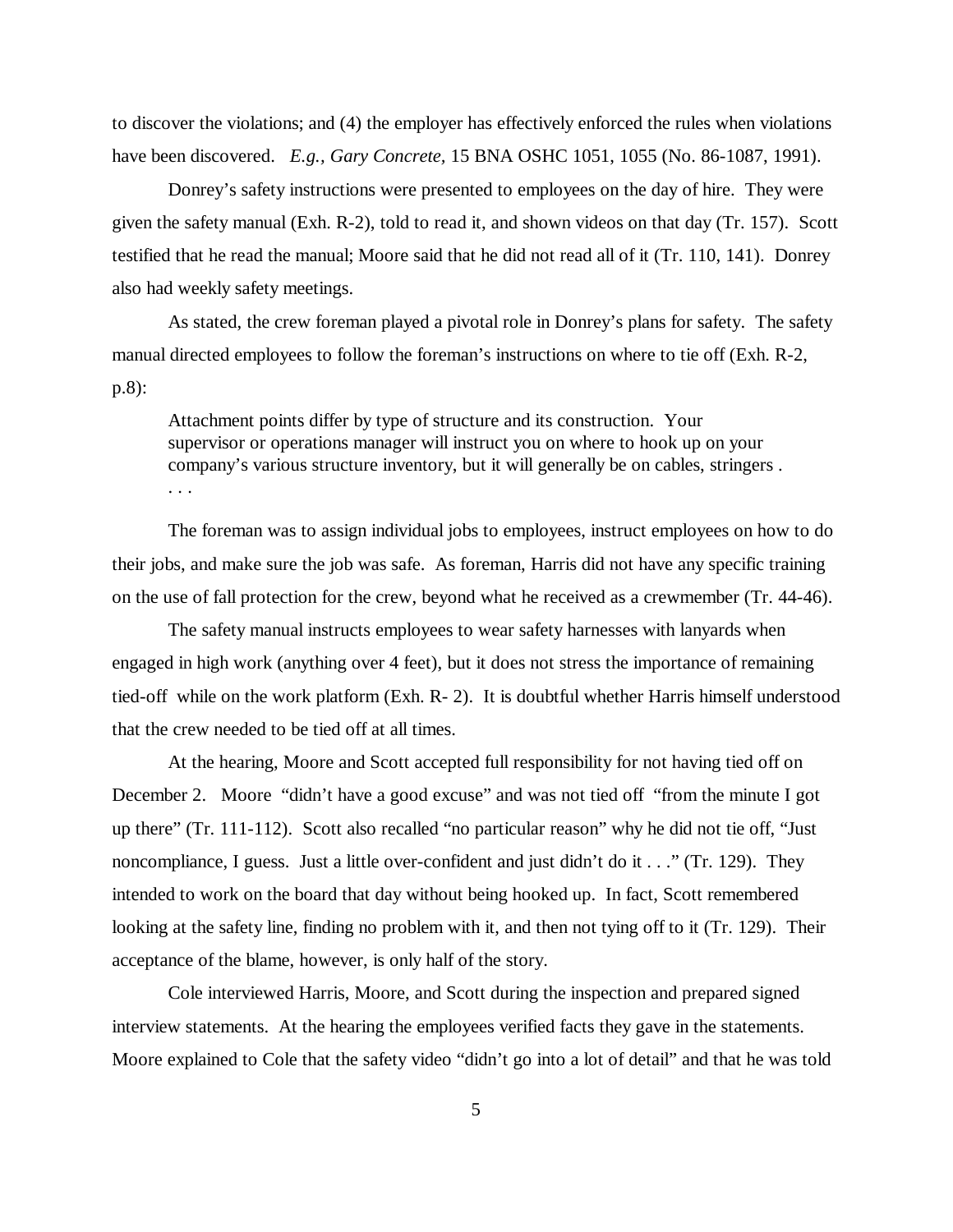to tie off "most of the time" (Tr. 25). Moore was not tied off that morning, he told Cole, because it was difficult to reach the edge of the billboard with the lanyard tied (Tr. 23, 96-97). Cole then asked Moore whether "the foreman had ever seen you not tie off before when working above six feet?" Moore replied, "I don't know. I'm sure he has. There are time we've been working on a board side by side" (Tr. 99). At the hearing, Moore noted that the weather was quite windy and that he would have more difficulty in maneuvering the flex under those conditions while tied off (Tr. 97).

Scott strongly expressed his annoyance with the type of low-strung safety cables found on the lower platform (Tr. 131-133). He explained (Tr. 133):

It doesn't make it more difficult. It's just a hindrance to me because I'm kind of tall and I'm kind of heavy. So its -- Sometimes it doesn't slide just perfectly across. Sometimes the hook will turn and it will get a little hooked on there. It will turn sideways and it just won't stay or it slides back and forth. But when it's hanging at [waist] level, then it's upside down. So it will just slide better. It doesn't make it dangerous or anything. It makes it more convenient when it's at the [waist level] for myself.

Foreman Harris had experienced the same concern (Tr. 52-53):

At one point, they were tied off, but it was brought to my attention that on this certain billboard it's kind of hard to be tied off and be mobile at the same time. So sometimes we have to untie and move to a different location  $***$ 

The safety cable that's on the bottom, it kind of had some kinks in it to where you can kind of get hung up or you kind of trip . . . .

Harris explained that the crewmember could trip and fall if he had to move from side to side while being tied off to the cable (Tr. 53, 82).

Harris admits that he worked with the crew while he and they were not tied off, usually when they were moving from one side of the platform to the other (Tr. 56). He has seen his crew not hooked up on a couple of occasions, but he considered these a "spur of the moment" situations (Tr. 86). Harris has never given the crew a verbal warning, and he has never issued a written reprimand when this occurred (Tr. 62, 86).

The demeanor of the three employee witnesses was observed. To varying degrees each was paritially contradictory, each avoided implicating others, and each tried to put the best face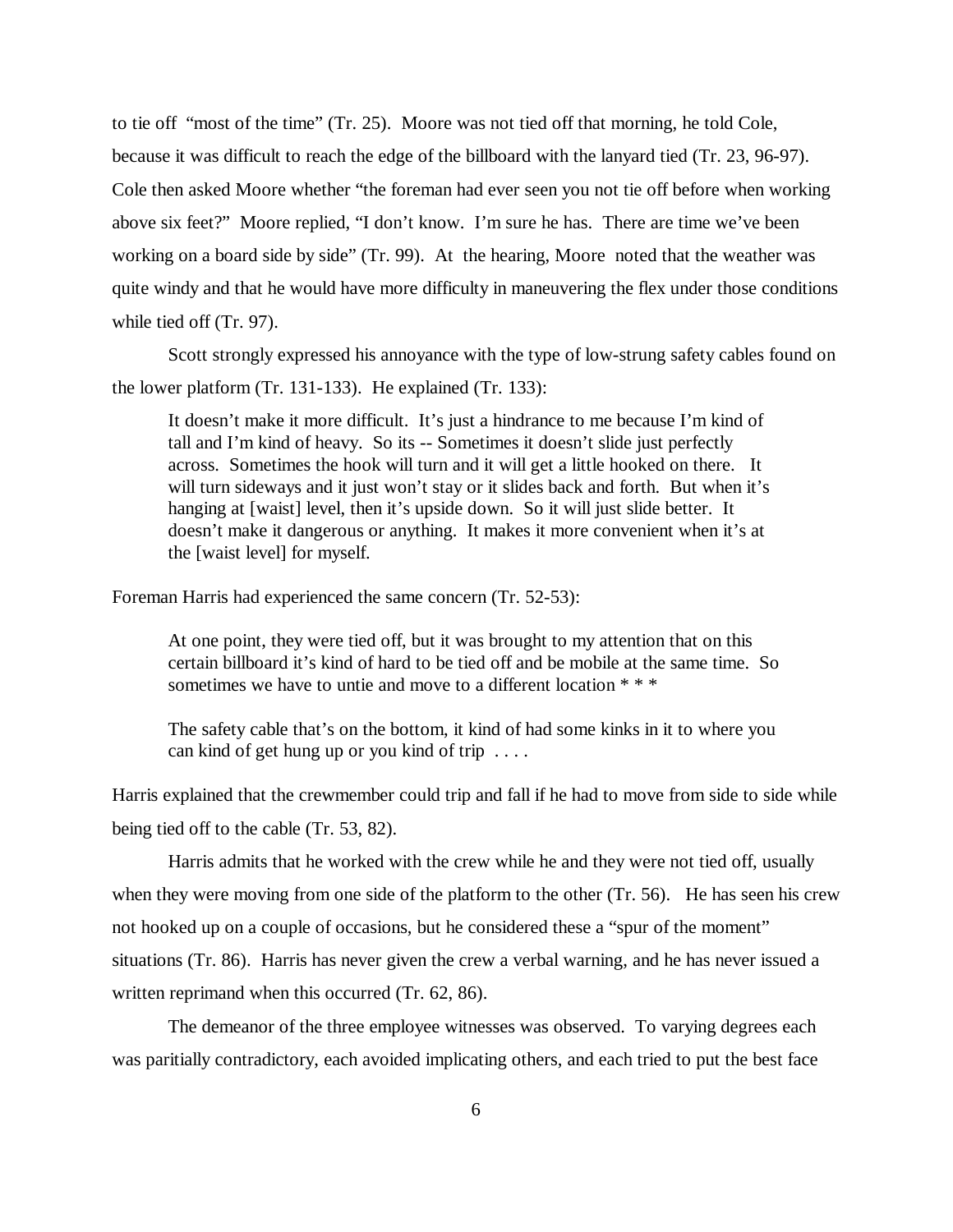on their actions and on the company's policies, within the constraints of the truth as they remembered it. Considering the record, including the demeanor of the witnesses, it appears that Harris, and thus the crew, may have often worn fall protection but accepted working without it in specific, recurring circumstances. For example, it might be acceptable to remain untied on the platform if they had to move much, if they had to tie to a low strung cable, or if they believed that windy conditions would create additional difficulties.

Moore and Scott only attempted to hook up after they thought someone else, other than Harris, might see that they were not tied off. Yet, they acknowledged that Harris could have easily observed them working without fall protection. This is strong evidence that Harris, as supervisor, condoned infractions of Donrey's workrule.

Where an employer's foreman is either involved in or regularly condones violative conduct, the employer's safety program has been held to be lax. *N & N Contractors., Inc.,* 18 BNA OSHC 2123, 2125-2126 (No. 96-0606, 2000). This is the conclusion drawn here. Further, the employer must establish that it exercised reasonable diligence in detecting workplace hazards. *Pace Constr. Co.*, 14 BNA OSHC 2216 (No. 86-758, 1991). There is a "strong inference" that the element has not been proven when employees feel free to violate the workrule. Donrey has failed to meet its employee misconduct defense.

### **Penalty**

The Commission is the final arbiter of penalties in all contested cases. Under  $\S 17(i)$  of the Act, in determining the appropriate penalty the Commission is required to find and give "due consideration" to (1) the size of the employer's business, (2) the gravity of the violation, (3) the good faith of the employer, and (4) the history of previous violations. The gravity of the violation is the principal factor to be considered.

Cole properly considered the gravity of the violation to be high. In especially windy conditions, two employees were handling a bulky object on a narrow platform 70 feet above ground level. The duration of the exposure was at least 10 minutes but was shortened only because the crewmembers saw that they were being watched.

Cole considered but did not adjust the penalty for size, good faith, and past history of violations (Tr. 28). In determining the size of the employer, Cole appropriately considered